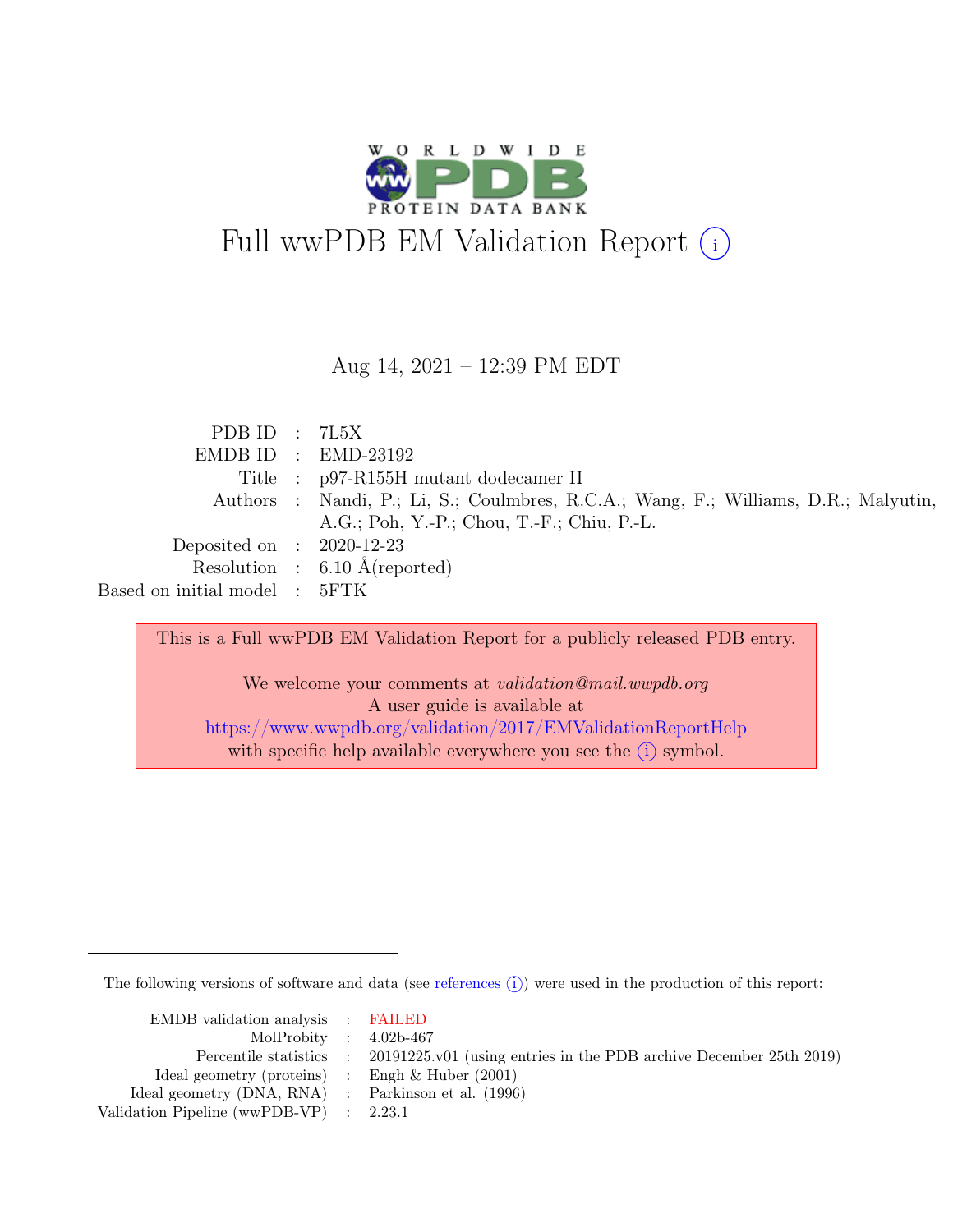## 1 Overall quality at a glance  $(i)$

The following experimental techniques were used to determine the structure: ELECTRON MICROSCOPY

The reported resolution of this entry is 6.10 Å.

Percentile scores (ranging between 0-100) for global validation metrics of the entry are shown in the following graphic. The table shows the number of entries on which the scores are based.

| Metric                                            | <b>Percentile Ranks</b>               | Value                |  |  |  |  |  |
|---------------------------------------------------|---------------------------------------|----------------------|--|--|--|--|--|
| Clashscore                                        |                                       | -3                   |  |  |  |  |  |
| Ramachandran outliers                             |                                       | 10                   |  |  |  |  |  |
| Worse                                             |                                       |                      |  |  |  |  |  |
|                                                   | Percentile relative to all structures |                      |  |  |  |  |  |
| <b>I</b> Percentile relative to all EM structures |                                       |                      |  |  |  |  |  |
| Metric                                            | Whole archive                         | <b>EM</b> structures |  |  |  |  |  |
|                                                   | $(\#\text{Entries})$                  | $\hat{}$ #Entries)   |  |  |  |  |  |

Clashscore 158937 1297

Ramachandran outliers 154571 154571 4023

The table below summarises the geometric issues observed across the polymeric chains and their fit to the map. The red, orange, yellow and green segments of the bar indicate the fraction of residues that contain outliers for  $\geq$ =3, 2, 1 and 0 types of geometric quality criteria respectively. A grey segment represents the fraction of residues that are not modelled. The numeric value for each fraction is indicated below the corresponding segment, with a dot representing fractions  $\leq=5\%$ 

| Mol          | Chain            | Length | Quality of chain |           |     |  |  |
|--------------|------------------|--------|------------------|-----------|-----|--|--|
| $\mathbf 1$  | $\boldsymbol{A}$ | 806    | 63%              | $\bullet$ | 34% |  |  |
| $\mathbf 1$  | $\boldsymbol{B}$ | 806    | 63%              | $\bullet$ | 34% |  |  |
| $\mathbf{1}$ | $\mathcal{C}$    | 806    | 64%              | $\bullet$ | 34% |  |  |
| $\mathbf{1}$ | D                | 806    | 63%              | $\bullet$ | 34% |  |  |
| $\mathbf{1}$ | E                | 806    | 63%              | $\bullet$ | 34% |  |  |
| $\mathbf 1$  | $\mathbf F$      | 806    | 63%              | $\bullet$ | 34% |  |  |
| $\mathbf{1}$ | $\mathcal G$     | 806    | 63%              | $\bullet$ | 34% |  |  |
| $\mathbf{1}$ | H                | 806    | 63%              | $\bullet$ | 34% |  |  |
| $\mathbf{1}$ | I                | 806    | 63%              | $\bullet$ | 34% |  |  |
| $\mathbf 1$  | $\bf J$          | 806    | 63%              | $\bullet$ | 34% |  |  |

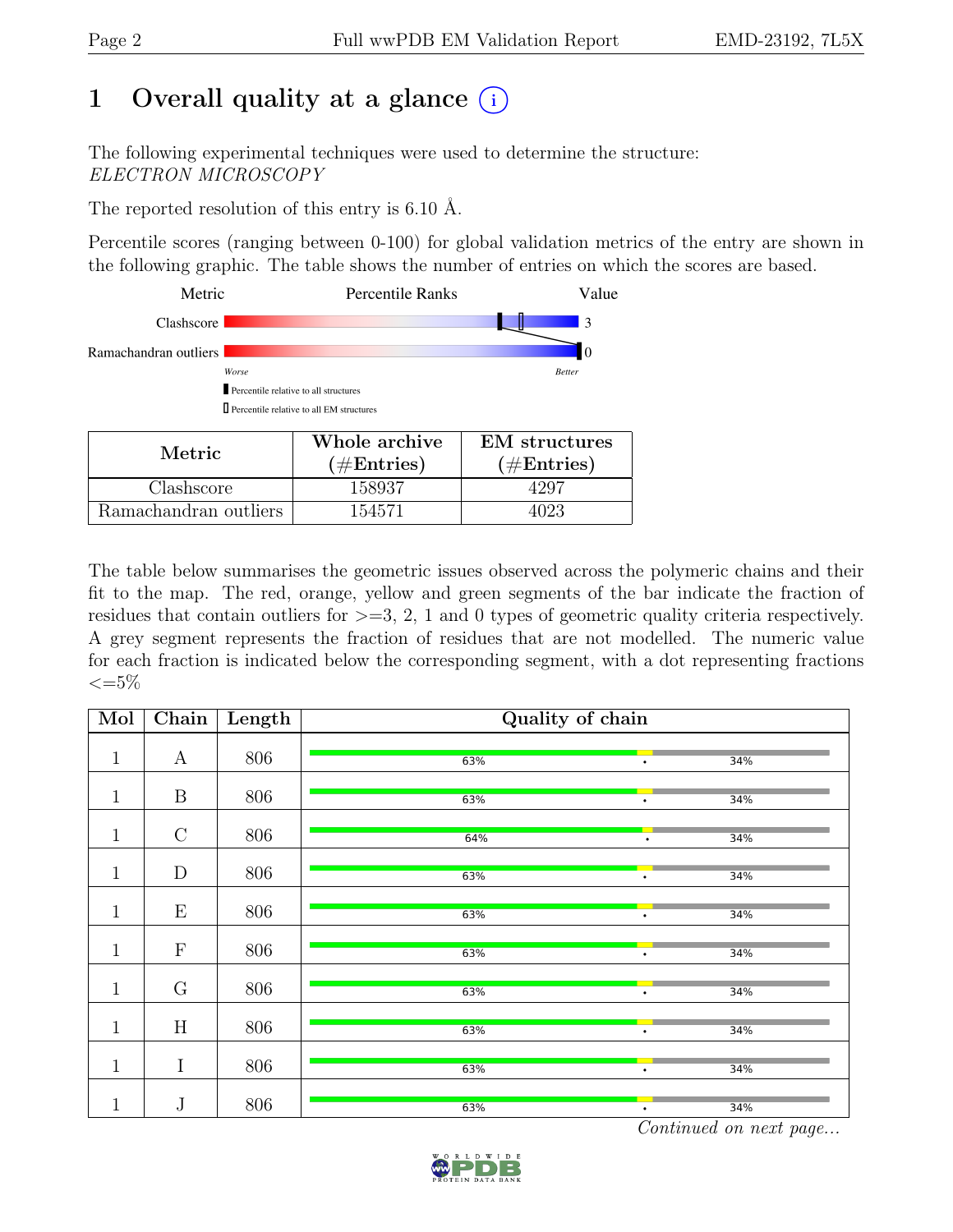Continued from previous page...

| Mol | $\mid$ Chain $\mid$ Length | Quality of chain |  |     |  |
|-----|----------------------------|------------------|--|-----|--|
|     | 806                        | 63%              |  | 34% |  |
|     | 806                        | 64%              |  | 34% |  |

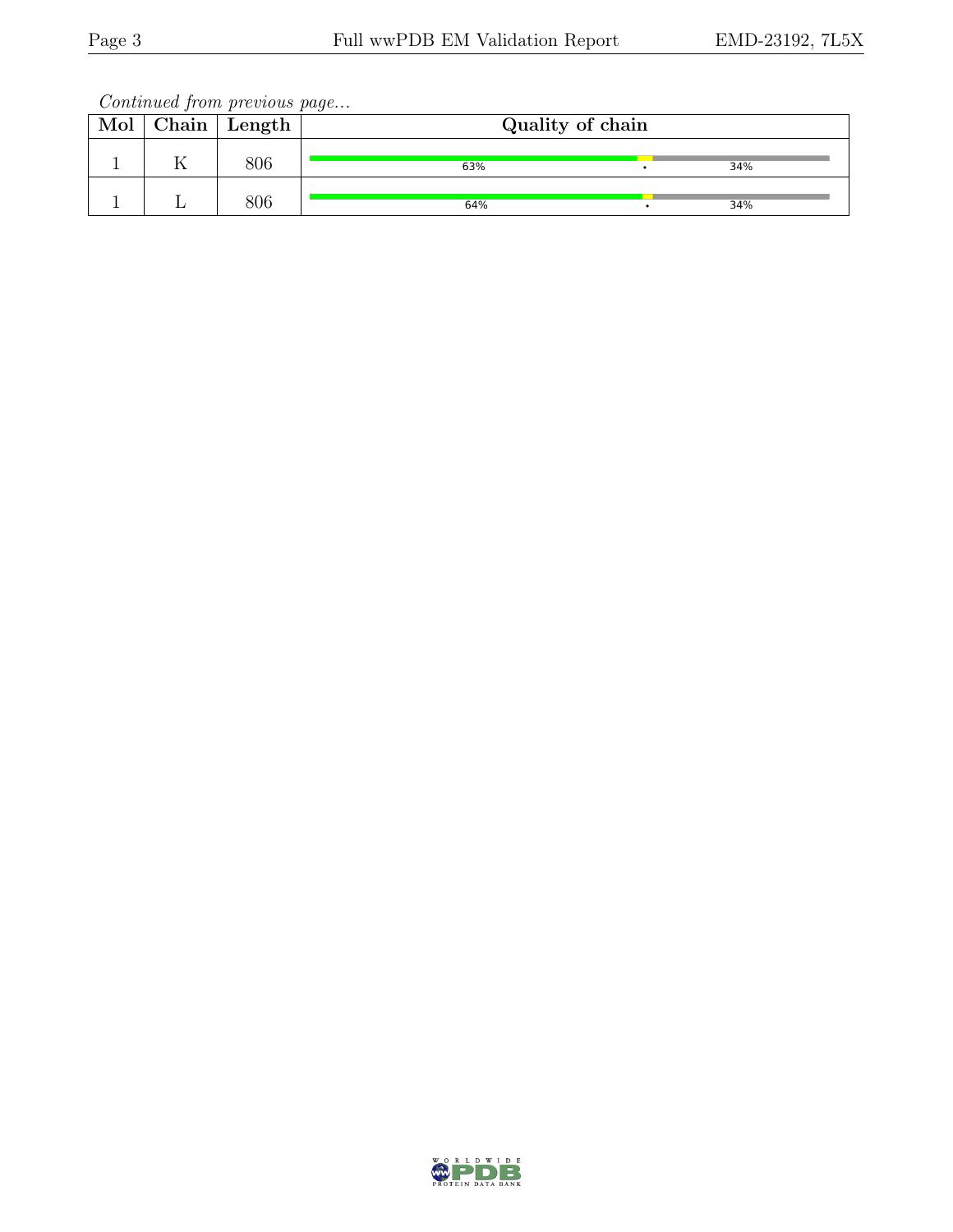# 2 Entry composition  $(i)$

There is only 1 type of molecule in this entry. The entry contains 31512 atoms, of which 0 are hydrogens and 0 are deuteriums.

In the tables below, the AltConf column contains the number of residues with at least one atom in alternate conformation and the Trace column contains the number of residues modelled with at most 2 atoms.

| Mol          | Chain         | Residues |       | Atoms          |                       |                | AltConf          | <b>Trace</b>     |     |       |               |           |                |                |                |
|--------------|---------------|----------|-------|----------------|-----------------------|----------------|------------------|------------------|-----|-------|---------------|-----------|----------------|----------------|----------------|
|              |               |          | Total | $\mathcal{C}$  | $\overline{N}$        | $\overline{O}$ |                  |                  |     |       |               |           |                |                |                |
| $\mathbf{1}$ | $\mathbf{A}$  | 532      | 2626  | 1562           | 532                   | 532            | $\theta$         | $\boldsymbol{0}$ |     |       |               |           |                |                |                |
|              |               |          | Total | $\overline{C}$ | $\overline{N}$        | $\overline{O}$ |                  |                  |     |       |               |           |                |                |                |
| $\mathbf{1}$ | B             | 532      | 2626  | 1562           | 532                   | 532            | $\overline{0}$   | $\overline{0}$   |     |       |               |           |                |                |                |
|              |               |          | Total | $\overline{C}$ | $\overline{N}$        | $\overline{O}$ |                  |                  |     |       |               |           |                |                |                |
| $\mathbf{1}$ | $\mathcal{C}$ | 532      | 2626  | 1562           | 532                   | 532            | $\overline{0}$   | $\overline{0}$   |     |       |               |           |                |                |                |
| $\mathbf{1}$ | D             |          | Total | $\overline{C}$ | $\overline{\rm N}$    | $\overline{O}$ | $\overline{0}$   | $\overline{0}$   |     |       |               |           |                |                |                |
|              |               | 532      | 2626  | 1562           | $532\,$               | 532            |                  |                  |     |       |               |           |                |                |                |
| $\mathbf{1}$ | Ε             |          | Total | $\mathcal{C}$  | $\overline{\text{N}}$ | $\overline{O}$ | $\overline{0}$   | $\overline{0}$   |     |       |               |           |                |                |                |
|              |               | 532      | 2626  | 1562           | 532                   | 532            |                  |                  |     |       |               |           |                |                |                |
| $\mathbf{1}$ | $\mathbf F$   | 532      | Total | $\mathcal{C}$  | ${\bf N}$             | $\overline{O}$ | $\overline{0}$   | $\boldsymbol{0}$ |     |       |               |           |                |                |                |
|              |               |          | 2626  | 1562           | 532                   | 532            |                  |                  |     |       |               |           |                |                |                |
| $\mathbf{1}$ |               |          |       |                |                       |                |                  | G                | 532 | Total | $\mathcal{C}$ | ${\rm N}$ | $\overline{O}$ | $\overline{0}$ | $\overline{0}$ |
|              |               |          | 2626  | 1562           | 532                   | 532            |                  |                  |     |       |               |           |                |                |                |
| $\mathbf{1}$ | H             | 532      | Total | $\mathcal{C}$  | ${\rm N}$             | $\overline{O}$ | $\overline{0}$   | $\overline{0}$   |     |       |               |           |                |                |                |
|              |               |          | 2626  | 1562           | $532\,$               | 532            |                  |                  |     |       |               |           |                |                |                |
| $\mathbf{1}$ | $\mathbf I$   | 532      | Total | $\mathcal{C}$  | $\overline{N}$        | $\overline{O}$ | $\overline{0}$   | $\overline{0}$   |     |       |               |           |                |                |                |
|              |               |          | 2626  | 1562           | $532\,$               | 532            |                  |                  |     |       |               |           |                |                |                |
| $\mathbf{1}$ | $\rm J$       | 532      | Total | $\mathcal{C}$  | $\overline{N}$        | $\overline{O}$ | $\boldsymbol{0}$ | $\boldsymbol{0}$ |     |       |               |           |                |                |                |
|              |               |          | 2626  | 1562           | 532                   | 532            |                  |                  |     |       |               |           |                |                |                |
| $\mathbf{1}$ | K             | 532      | Total | $\mathcal{C}$  | ${\rm N}$             | $\overline{O}$ | $\boldsymbol{0}$ | $\boldsymbol{0}$ |     |       |               |           |                |                |                |
|              |               | 2626     | 1562  | 532            | 532                   |                |                  |                  |     |       |               |           |                |                |                |
| $\mathbf{1}$ | L             |          | Total | $\mathcal{C}$  | $\overline{N}$        | $\overline{O}$ | $\boldsymbol{0}$ |                  |     |       |               |           |                |                |                |
|              |               | $532\,$  | 2626  | 1562           | 532                   | 532            |                  | $\boldsymbol{0}$ |     |       |               |           |                |                |                |

• Molecule 1 is a protein called Transitional endoplasmic reticulum ATPase.

There are 12 discrepancies between the modelled and reference sequences:

| Chain         |     | Residue   Modelled | Actual     | Comment                                       | Reference  |
|---------------|-----|--------------------|------------|-----------------------------------------------|------------|
| A             | 155 | <b>HIS</b>         | $\rm{ARG}$ | engineered mutation   UNP P55072              |            |
| B             | 155 | <b>HIS</b>         | $\rm{ARG}$ | engineered mutation   UNP $P\overline{55072}$ |            |
| $\mathcal{C}$ | 155 | <b>HIS</b>         | $\rm{ARG}$ | engineered mutation                           | UNP P55072 |
| D             | 155 | <b>HIS</b>         | $\rm{ARG}$ | engineered mutation   UNP P55072              |            |
| E             | 155 | <b>HIS</b>         | ARG        | engineered mutation                           | UNP P55072 |
| F             | 155 | <b>HIS</b>         | $\rm{ARG}$ | engineered mutation   UNP P55072              |            |

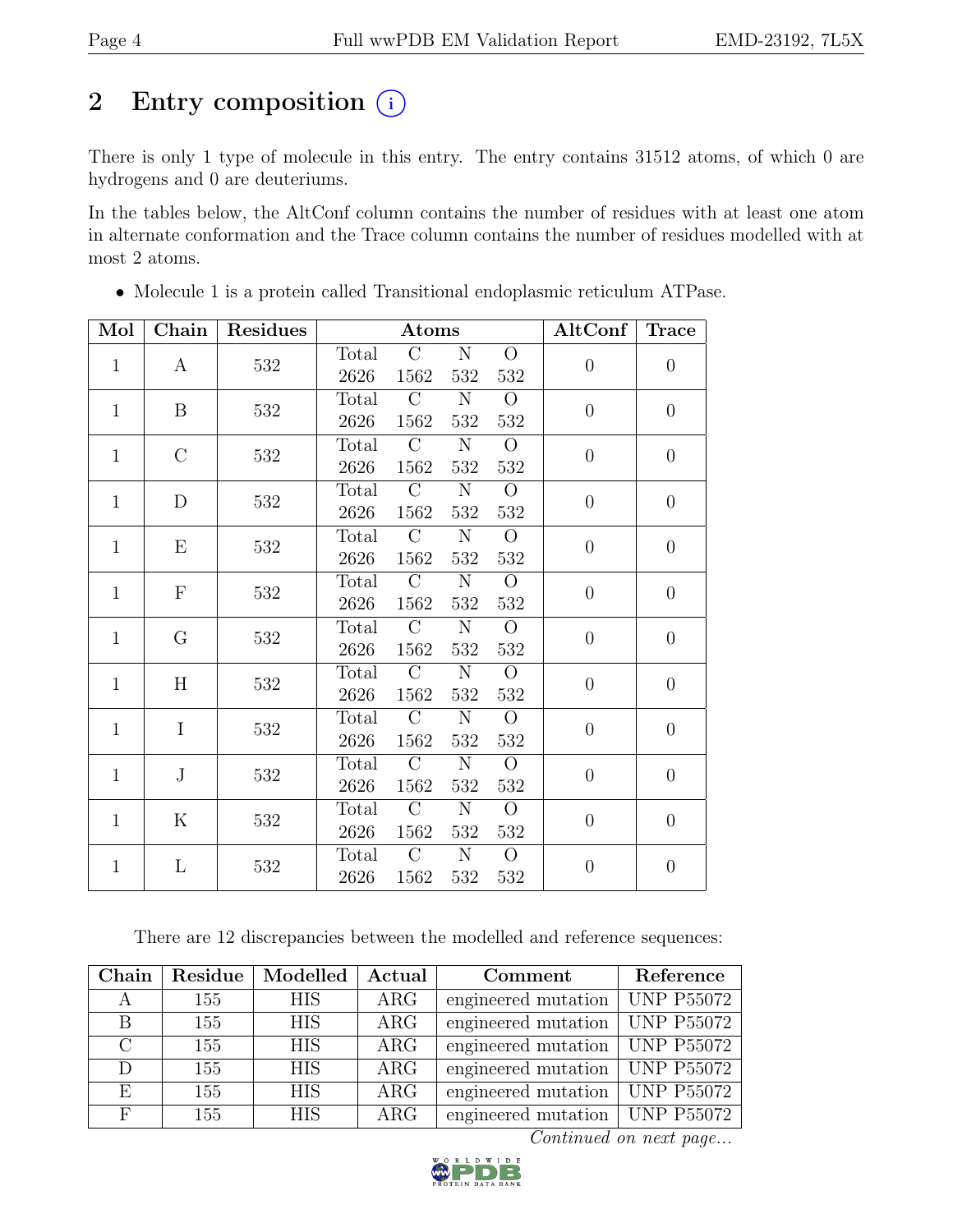| Chain |     | Residue   Modelled | $\bold{Actual}$ | Comment                          | Reference         |
|-------|-----|--------------------|-----------------|----------------------------------|-------------------|
| G     | 155 | <b>HIS</b>         | $\rm{ARG}$      | engineered mutation              | <b>UNP P55072</b> |
| H     | 155 | <b>HIS</b>         | $\rm{ARG}$      | engineered mutation              | <b>UNP P55072</b> |
|       | 155 | <b>HIS</b>         | $\rm{ARG}$      | engineered mutation              | <b>UNP P55072</b> |
|       | 155 | <b>HIS</b>         | ARG             | engineered mutation   UNP P55072 |                   |
| K     | 155 | <b>HIS</b>         | ARG             | engineered mutation              | <b>UNP P55072</b> |
|       | 155 | <b>HIS</b>         | ARG             | engineered mutation              | <b>UNP P55072</b> |

Continued from previous page...

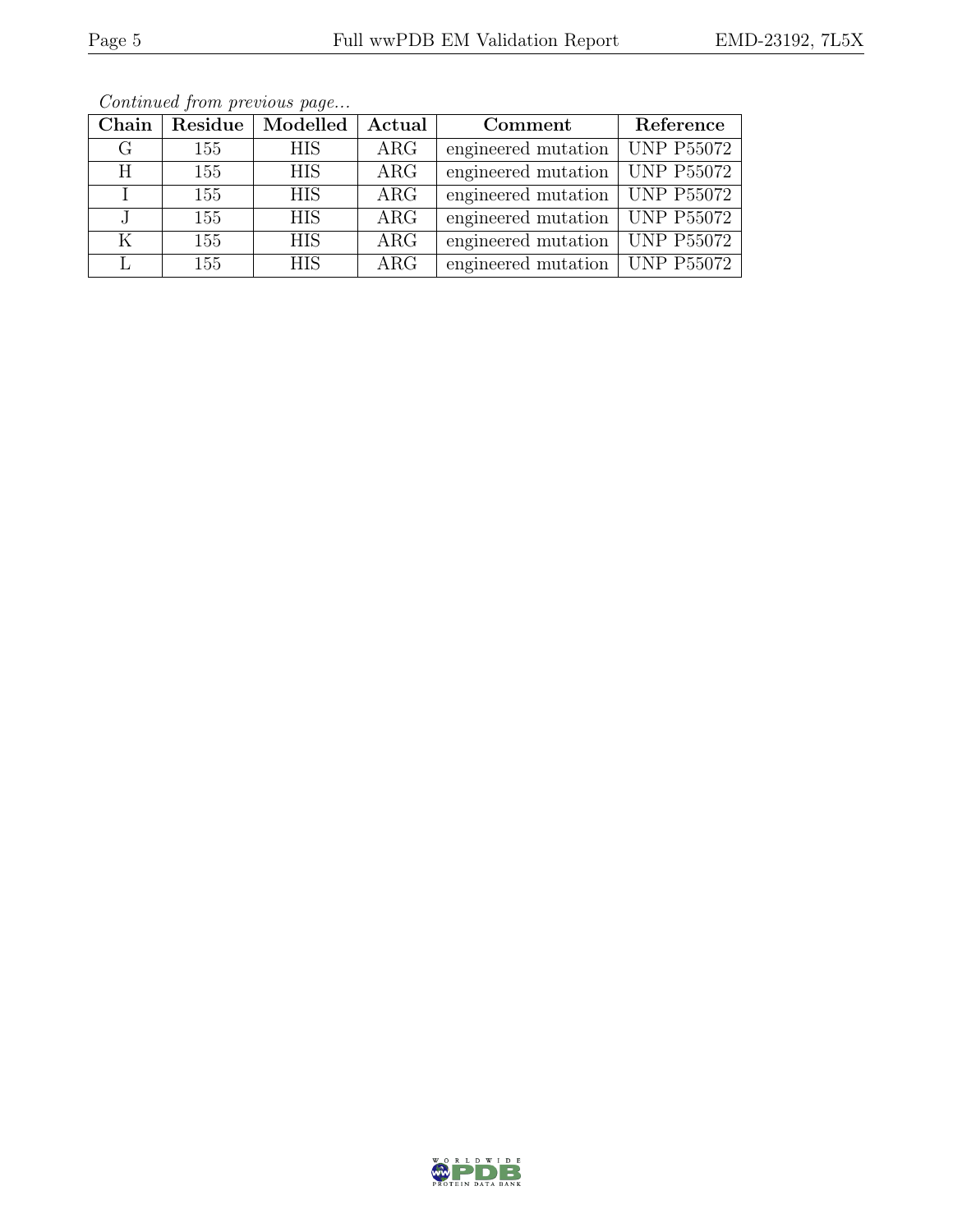## 3 Residue-property plots  $(i)$

These plots are drawn for all protein, RNA, DNA and oligosaccharide chains in the entry. The first graphic for a chain summarises the proportions of the various outlier classes displayed in the second graphic. The second graphic shows the sequence view annotated by issues in geometry. Residues are color-coded according to the number of geometric quality criteria for which they contain at least one outlier: green  $= 0$ , yellow  $= 1$ , orange  $= 2$  and red  $= 3$  or more. Stretches of 2 or more consecutive residues without any outlier are shown as a green connector. Residues present in the sample, but not in the model, are shown in grey.

• Molecule 1: Transitional endoplasmic reticulum ATPase

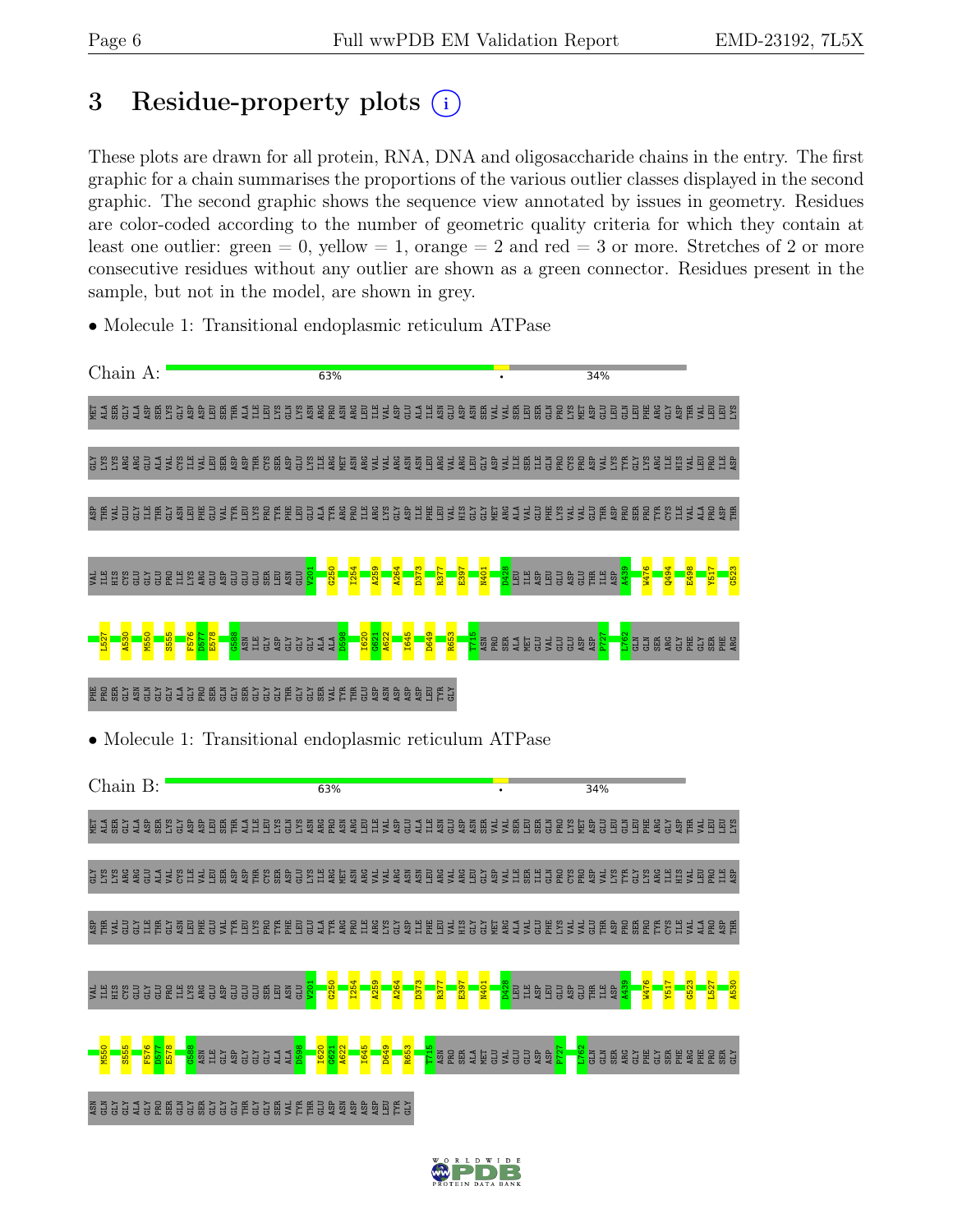• Molecule 1: Transitional endoplasmic reticulum ATPase Chain C: 64% 34% 틸 1 띖 당 1 함 떲 꼸 당 명 현 터 터 터 H E X 달 X ஐ 명 명 명 리 터 국 영 단 티 부 마 일 경 현 열 태 국 국 밖 터 떲 달 뚕 값 한 현 담 담 담 붉 뜻 약 현 타 국 B B X<br>한 1 時 단 국 현 변 X 당 현 현 리 時 터 크 H E X 달 X 열 명 명 명 명 터 터 국 예 안 크 니 트 프 트 이 호 텔 변 리 드 리 번 면 이 이 이 이 이 이 이 이 이 칁쯈뿀뿛큷ۇ뵎8법붛풬똆షুҿᄩ뚕볪핧픦쯈뷥뽍텵쵏뽏킃븣뫓쵏쵏풥봝봋뽏폄겋핧봋뷥뼚뷥큡묥뙁윭핧봋뫔뚑칂쫨뽏븹把볹<u>룜</u>묥븹ಜ 혍븉뉯恴칁븹뼖칁혏풬뷢킎뉯Ĕ뤔왕윭톁뷢폅큻킟뜥왏윭븹왏왐엃혍븹뷡풬봋띒싆싏턽왏킟킃킎뷢쫑봋킇릚뼖혏윭ᡦ윭퇕뙁븹봋띛윭혏뛢  $\frac{1}{201}$ G250 I254 A259 A264 D373 R377 E397 N401 D428 A439 W476 G523 L527 A530 M550 SHRSGGGBRH S & G G G G G G G G G GLU LEU LEU GLU GLU THR  $\Xi^-$ ASP ASP  $\Xi^-$ ASP S555 F576 G588 D598 I620 D649 R653 <mark>LIS</mark><br>ASN<br>ALA P727 L762 GLN GLN SER ARG GLY PHE GLY SER PHE ARG PHE PRO SER GLY ASN GLN GLY GLY ALA GLY PRO ASN  $\Xi$ GLY ASP GLY GLY GLY ALA ALA MET GLU VAL GLU GLU ASP ASP SER GLN GLY SER GLY GLY GLY THR GLY GLY SER VAL TYR THR GLU ASP ASN ASP ASP ASP LEU TYR GLY • Molecule 1: Transitional endoplasmic reticulum ATPase Chain D:  $63%$ 34% 틸 1 띖 당 1 함 떲 꼸 당 명 현 터 터 터 H E X 달 X ஐ 명 명 명 리 터 국 영 단 티 부 마 일 경 현 열 태 국 국 위 터 변 일 똥 값 한 현 담 담 팀 품 동 단 회 타 X <br>한 1 時 단 국 현 변 X 당 현 현 리 변 토 크 티 터 X 달 X 열 명 명 명 명 리 티 국 현 단 크 티 프 블 한 호 텔 변 리 국 역 대 변 보 등 다 한 편 및 타 트 로 타 모 리 칁쯈뿀뿛큷ۇ뵎8법붛풬똆షুҿᄩ뚕볪핧픦쯈뷥뽍텵쵏뽏킃븣뫓쵏쵏풥봝봋뽏폄겋핧봋뷥뼚뷥큡묥뙁윭핧봋뫔뚑칂쫨뽏븹把볹<u>룜</u>묥븹ಜ 혍븉뉯恴칁븹뼖칁혏풬뷢킎뉯Ĕ뤔왕윭톁뷢폅킁킟뜥왏윭븹왏왐싏造뷢툆혘녛띒칂덣됮혗큹왏뎣뉯킁뭙뙁넟킃큲뼖핧윭ᡦ윭똩뙁븹킃띛윭혏튪  $\frac{1}{20}$ A259 A264 D373 R377 E397 N401 D428 A439 W476 Q494 E498 G523 L527 A530 M550 d H H S Ə Ə Ə B H Y Q Ə Ə Ə Ə Ə Ə Ə Ə Ə Ə Ə Ə Ə GLU LEU  $\Xi$  . ASP LEU GLU ASP GLU THR ILE ASP S555 F576 D577 E578 G588 D598 N602 I620  $\frac{621}{2}$ A622 D649 R653 T715 P727 <mark>s</mark><br>La a a g a b a g a g a g a g a g a ASN  $\Xi$ GLY ASP GLY GLY GLY ALA ALA ASN PRO SER ALA MET GLU VAL GLU GLU ASP ASP GLY GLY ALA GLY PRO SER GLN GLY SER GLY GLY GLY THR GLY GLY SER VAL TYR THR GLU ASP ASN ASP ASP ASP LEU TYR GLY • Molecule 1: Transitional endoplasmic reticulum ATPase Chain E: 63% 34% 턽킄띖ե봌ᅉ照꼻; 읖 醇 쭴 띖 ᄩ 킄 日 딂 꿇 달 끓 쪎 렮 룜 힡 큷 븕 ᄇ 흑 흑 염 큭 뒥 혈 금 @ 횰 떲 큭 큭 떲 필 떲 글 딾 ඩ 쯠 psilon 긂 뒴 릴 님 븕 홂 블 현 直 굴 둼 팀 沿 GLY LYS LYS ARG ARG GLU ALA VAL CYS ILE VAL LEU SER ASP ASP THR CYS SER ASP GLU LYS ILE ARG MET ASN ARG VAL VAL ARG ASN ASN LEU ARG VAL ARG LEU GLY ASP VAL ILE SER ILE GLN PRO CYS PRO ASP VAL LYS TYR GLY LYS ARG ILE HIS VAL LEU PRO ILE ASP 혍븉뉯큲슪븹뼡칈혫폄뷢킁뉯톁폄쯈윭뜉튭큽马띛إ웉윭욢븹웧뙁슪혏븹뷢폌킃믶싆슪덣ඩ쭕즼긯딍뷢뙁킃긓킎볩혏윭뼚윭뚄뙁븹킃긬윭혏뙡

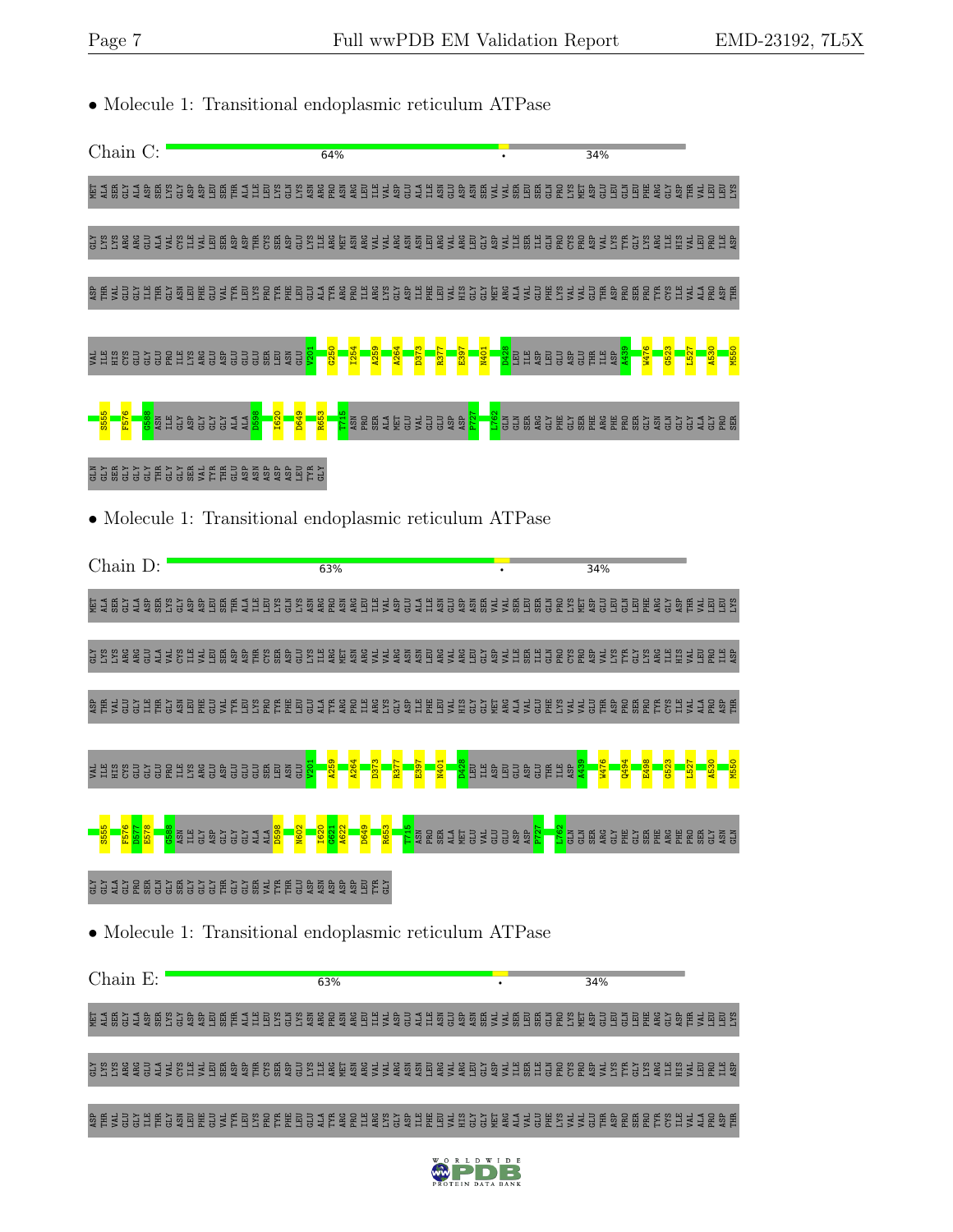**Astigue and alta <mark>and the properties of the series</mark> and alta ala metal algent and metal and metal metal asp pro** 



# GLY GLY ALA GLY PRO SER GLN GLY SER GLY GLY GLY THR GLY GLY SER VAL TYR THR GLU ASP ASN ASP ASP ASP LEU TYR GLY

• Molecule 1: Transitional endoplasmic reticulum ATPase



• Molecule 1: Transitional endoplasmic reticulum ATPase

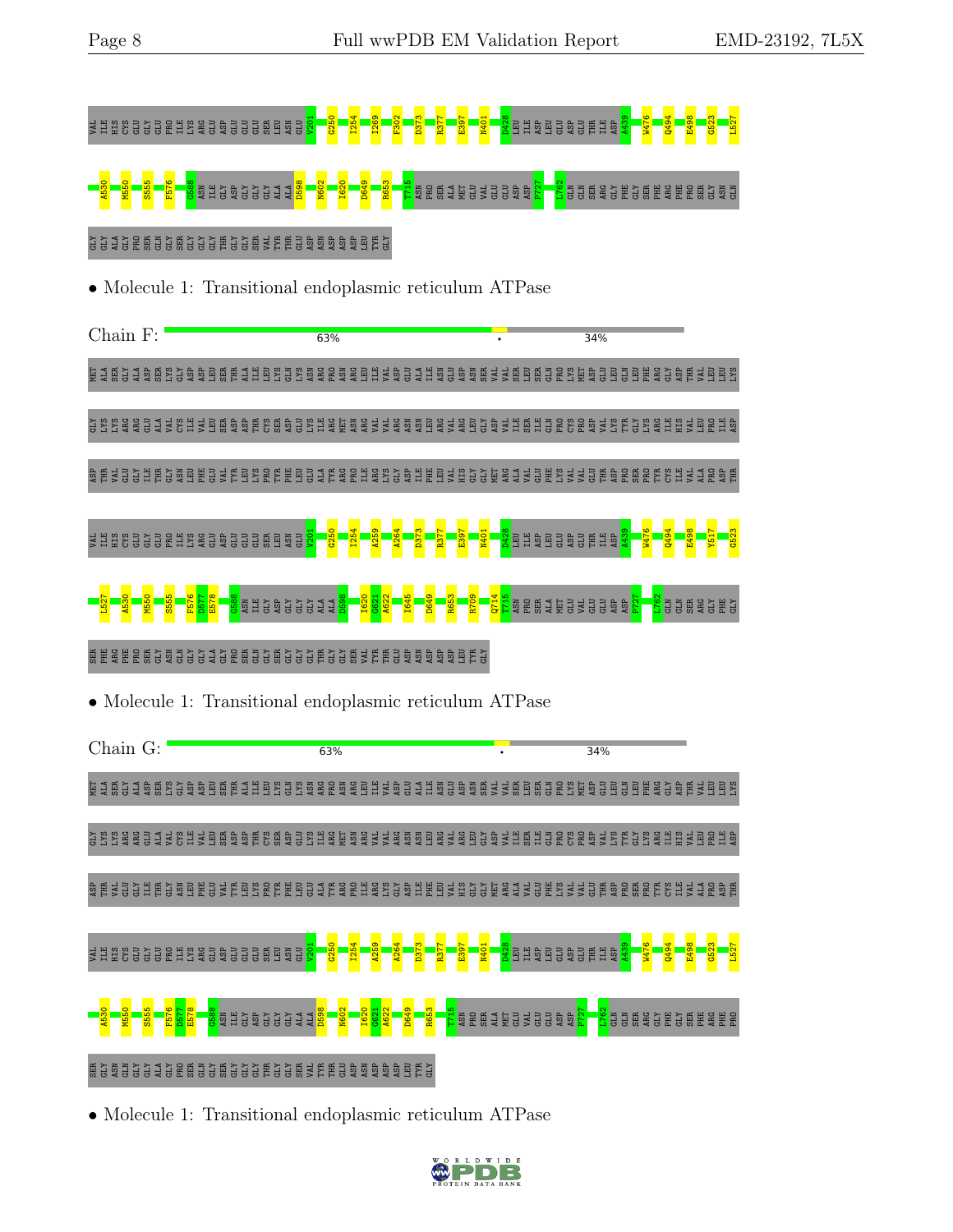

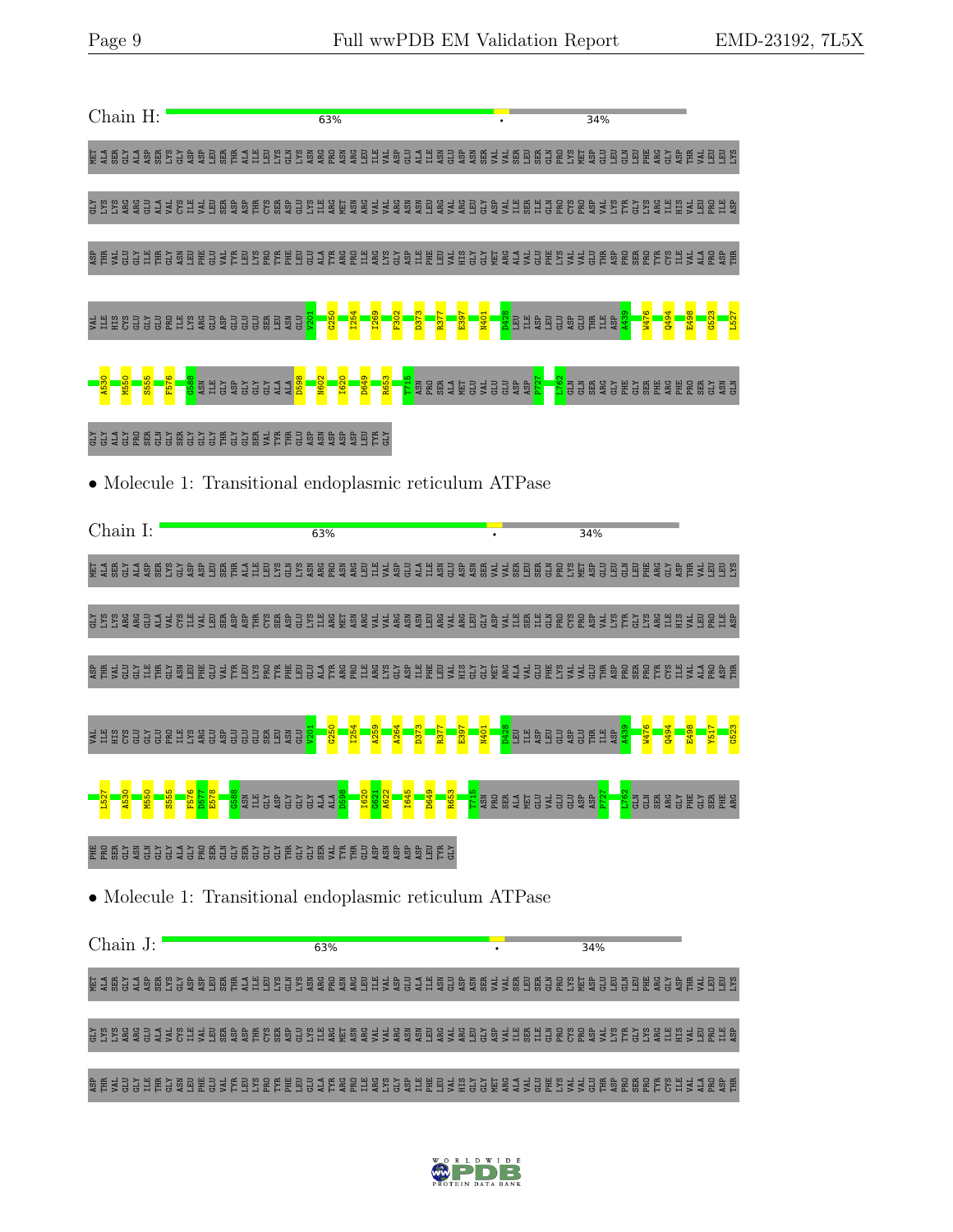

• Molecule 1: Transitional endoplasmic reticulum ATPase

SSERS GRY FES & & & & B E SS

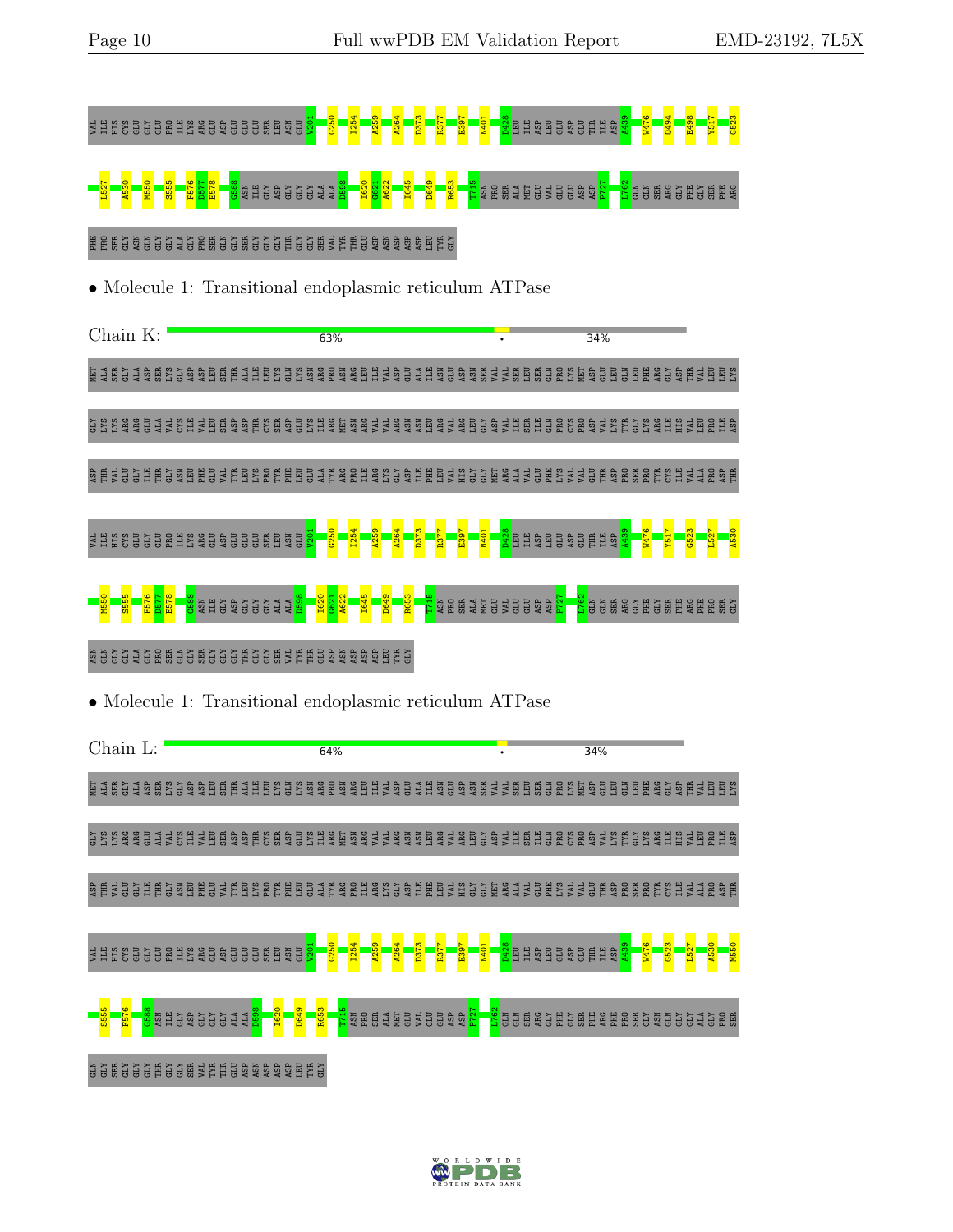# 4 Experimental information  $\circled$

| Property                           | Value                        | Source    |
|------------------------------------|------------------------------|-----------|
| EM reconstruction method           | <b>SINGLE PARTICLE</b>       | Depositor |
| Imposed symmetry                   | POINT, D6                    | Depositor |
| Number of particles used           | 2219                         | Depositor |
| Resolution determination method    | FSC 0.143 CUT-OFF            | Depositor |
| CTF correction method              | PHASE FLIPPING AND AMPLITUDE | Depositor |
|                                    | CORRECTION                   |           |
| Microscope                         | FEI TITAN KRIOS              | Depositor |
| Voltage $(kV)$                     | 300                          | Depositor |
| Electron dose $(e^-/\text{\AA}^2)$ | 44.4                         | Depositor |
| Minimum defocus (nm)               | $-800$                       | Depositor |
| Maximum defocus (nm)               | $-2500$                      | Depositor |
| Magnification                      | 48077                        | Depositor |
| Image detector                     | GATAN K2 SUMMIT (4k x 4k)    | Depositor |

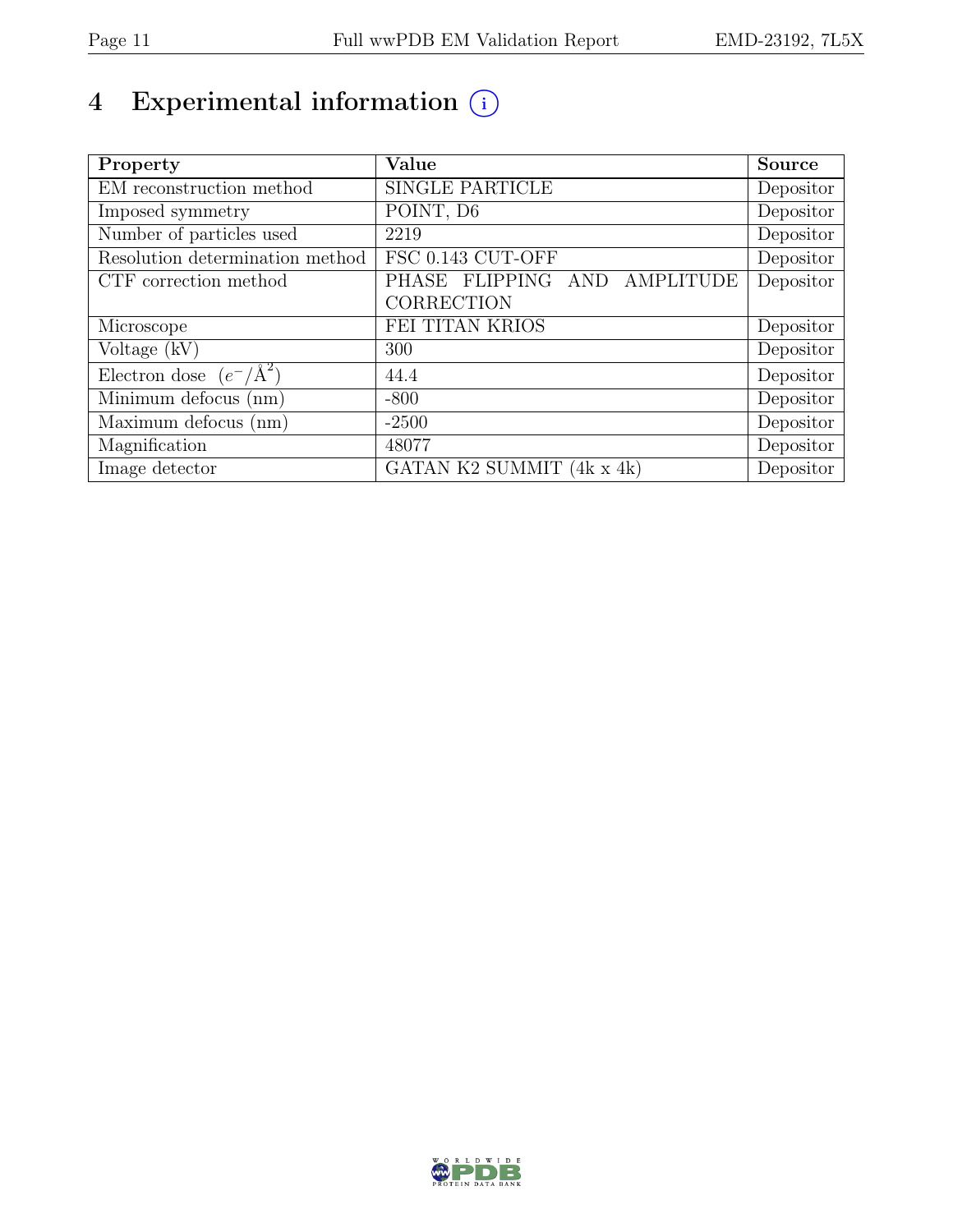# 5 Model quality  $(i)$

## 5.1 Standard geometry  $(i)$

The Z score for a bond length (or angle) is the number of standard deviations the observed value is removed from the expected value. A bond length (or angle) with  $|Z| > 5$  is considered an outlier worth inspection. RMSZ is the root-mean-square of all Z scores of the bond lengths (or angles).

| Mol | Chain         |             | Bond lengths | Bond angles |             |  |
|-----|---------------|-------------|--------------|-------------|-------------|--|
|     |               | <b>RMSZ</b> | # $ Z  > 5$  | <b>RMSZ</b> | $\# Z  > 5$ |  |
| 1   | A             | 0.28        | 0/2622       | 0.43        | 0/3644      |  |
| 1   | B             | 0.28        | 0/2622       | 0.43        | 0/3644      |  |
| 1   | $\mathcal{C}$ | 0.28        | 0/2622       | 0.43        | 0/3644      |  |
| 1   | D             | 0.28        | 0/2622       | 0.43        | 0/3644      |  |
| 1   | E             | 0.28        | 0/2622       | 0.43        | 0/3644      |  |
| 1   | $_{\rm F}$    | 0.28        | 0/2622       | 0.43        | 0/3644      |  |
| 1   | G             | 0.28        | 0/2622       | 0.43        | 0/3644      |  |
| 1   | H             | 0.28        | 0/2622       | 0.43        | 0/3644      |  |
| 1   | I             | 0.28        | 0/2622       | 0.43        | 0/3644      |  |
| 1   | J.            | 0.28        | 0/2622       | 0.43        | 0/3644      |  |
| 1   | K             | 0.28        | 0/2622       | 0.43        | 0/3644      |  |
| 1   | L             | 0.28        | 0/2622       | 0.43        | 0/3644      |  |
| All | All           | 0.28        | 0/31464      | 0.43        | 0/43728     |  |

There are no bond length outliers.

There are no bond angle outliers.

There are no chirality outliers.

There are no planarity outliers.

#### 5.2 Too-close contacts  $(i)$

In the following table, the Non-H and H(model) columns list the number of non-hydrogen atoms and hydrogen atoms in the chain respectively. The H(added) column lists the number of hydrogen atoms added and optimized by MolProbity. The Clashes column lists the number of clashes within the asymmetric unit, whereas Symm-Clashes lists symmetry-related clashes.

| Mol |      |      | Chain   Non-H   H(model)   H(added)   Clashes   Symm-Clashes |
|-----|------|------|--------------------------------------------------------------|
|     | 2626 | 1225 |                                                              |
|     | 2626 | 1225 |                                                              |
|     | 2626 | 1225 |                                                              |
|     | 2626 | 1225 |                                                              |

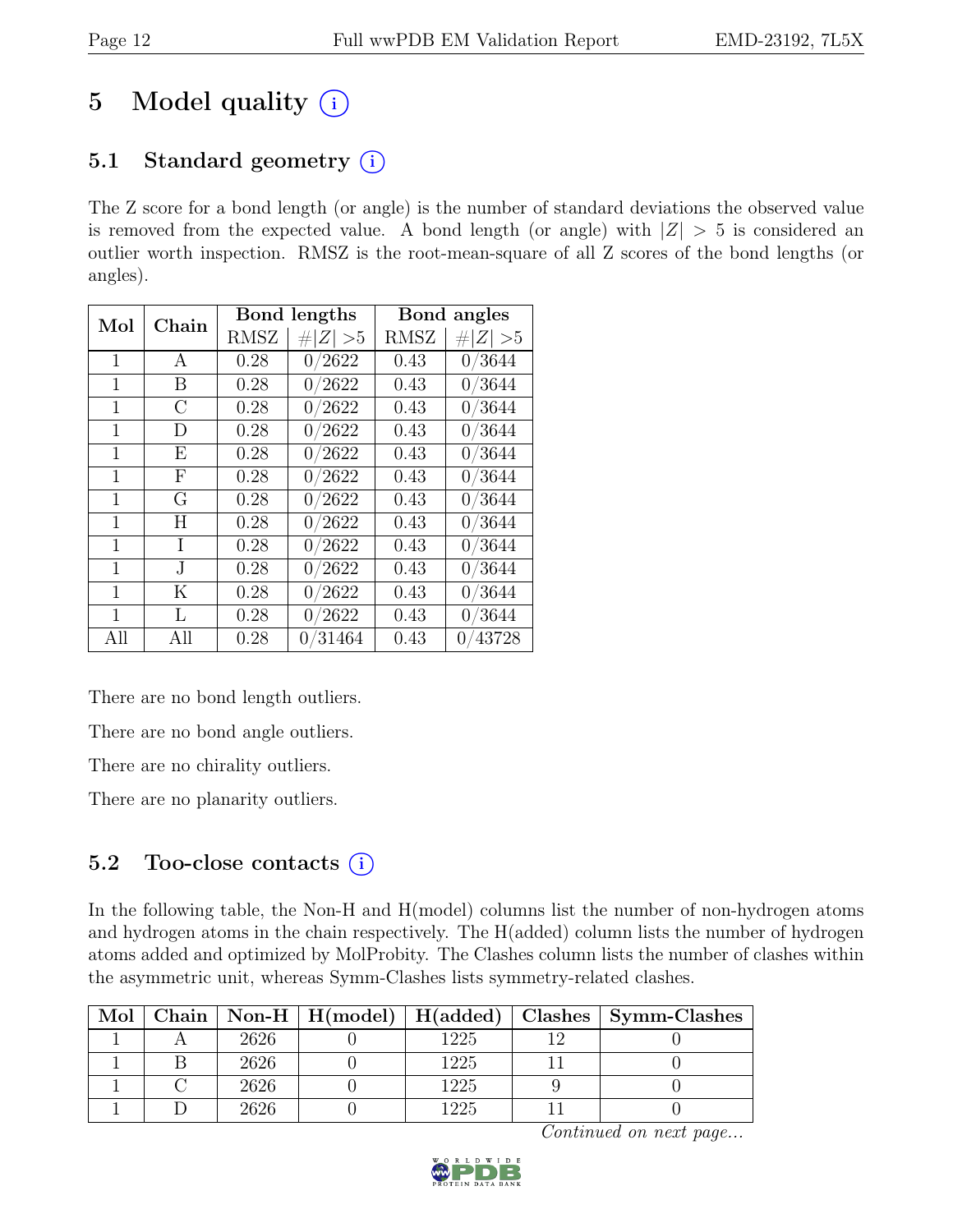| Mol | Chain |       | Non-H $\mid$ H(model) | H(added) | Clashes | Symm-Clashes |
|-----|-------|-------|-----------------------|----------|---------|--------------|
|     | Е     | 2626  |                       | 1225     | 11      |              |
|     | F     | 2626  |                       | 1225     | 13      |              |
|     | G     | 2626  |                       | 1225     | 12      |              |
|     | Η     | 2626  |                       | 1225     | 11      |              |
|     |       | 2626  |                       | 1225     | 12      |              |
|     |       | 2626  |                       | 1225     | 12      |              |
|     | Κ     | 2626  |                       | 1225     | 11      |              |
|     |       | 2626  |                       | 1225     | 9       |              |
| All |       | 31512 |                       | 14700    | 134     |              |

Continued from previous page...

The all-atom clashscore is defined as the number of clashes found per 1000 atoms (including hydrogen atoms). The all-atom clashscore for this structure is 3.

All (134) close contacts within the same asymmetric unit are listed below, sorted by their clash magnitude.

| Atom-1             | Atom-2           | Interatomic      | Clash           |  |
|--------------------|------------------|------------------|-----------------|--|
|                    |                  | distance $(\AA)$ | overlap $(\AA)$ |  |
| 1: D:476: TRP:H    | 1:D:530:ALA:HB1  | 1.70             | 0.56            |  |
| 1:G:476:TRP:H      | 1:G:530:ALA:HB1  | 1.70             | 0.56            |  |
| 1:C:476:TRP:H      | 1:C:530:ALA:HB1  | 1.70             | 0.56            |  |
| 1:H:476:TRP:H      | 1:H:530:ALA:HB1  | 1.70             | 0.56            |  |
| 1: L:476:TRP:H     | 1:L:530:ALA:HB1  | 1.70             | $0.56\,$        |  |
| 1: E:476: TRP:H    | 1:E:530:ALA:HB1  | 1.70             | 0.55            |  |
| 1:J:476:TRP:H      | 1:J:530:ALA:HB1  | 1.70             | 0.55            |  |
| 1:K:476:TRP:H      | 1:K:530:ALA:HB1  | 1.71             | 0.55            |  |
| 1:B:476:TRP:H      | 1:B:530:ALA:HB1  | 1.70             | 0.55            |  |
| 1:A:476:TRP:H      | 1:A:530:ALA:HB1  | 1.70             | 0.55            |  |
| 1:1:476:TRP:H      | 1:I:530:ALA:HB1  | 1.70             | 0.55            |  |
| $1:$ F:476:TRP:H   | 1:F:530:ALA:HB1  | 1.70             | 0.54            |  |
| 1: D: 550: MET: HA | 1:D:555:SER:H    | 1.73             | 0.54            |  |
| 1:G:550:MET:HA     | 1:G:555:SER:H    | 1.73             | 0.54            |  |
| 1:E:550:MET:HA     | 1:E:555:SER:H    | 1.73             | 0.54            |  |
| 1:F:550:MET:HA     | 1:F:555:SER:H    | 1.73             | 0.54            |  |
| 1: A:550: MET:HA   | 1: A: 555: SER:H | 1.73             | 0.54            |  |
| 1:H:550:MET:HA     | 1:H:555:SER:H    | 1.73             | $0.54\,$        |  |
| 1:I:550:MET:HA     | 1:I:555:SER:H    | 1.73             | 0.54            |  |
| 1:K:550:MET:HA     | 1:K:555:SER:H    | 1.73             | 0.54            |  |
| 1:B:550:MET:HA     | 1:B:555:SER:H    | 1.73             | 0.53            |  |
| 1:J:550:MET:HA     | 1:J:555:SER:H    | 1.73             | 0.53            |  |
| 1:C:550:MET:HA     | 1:C:555:SER:H    | 1.73             | $0.52\,$        |  |
| 1: A:523: GLY:O    | 1:A:527:LEU:N    | 2.42             | 0.52            |  |
| $1:$ F:523:GLY:O   | 1:F:527:LEU:N    | 2.42             | 0.52            |  |

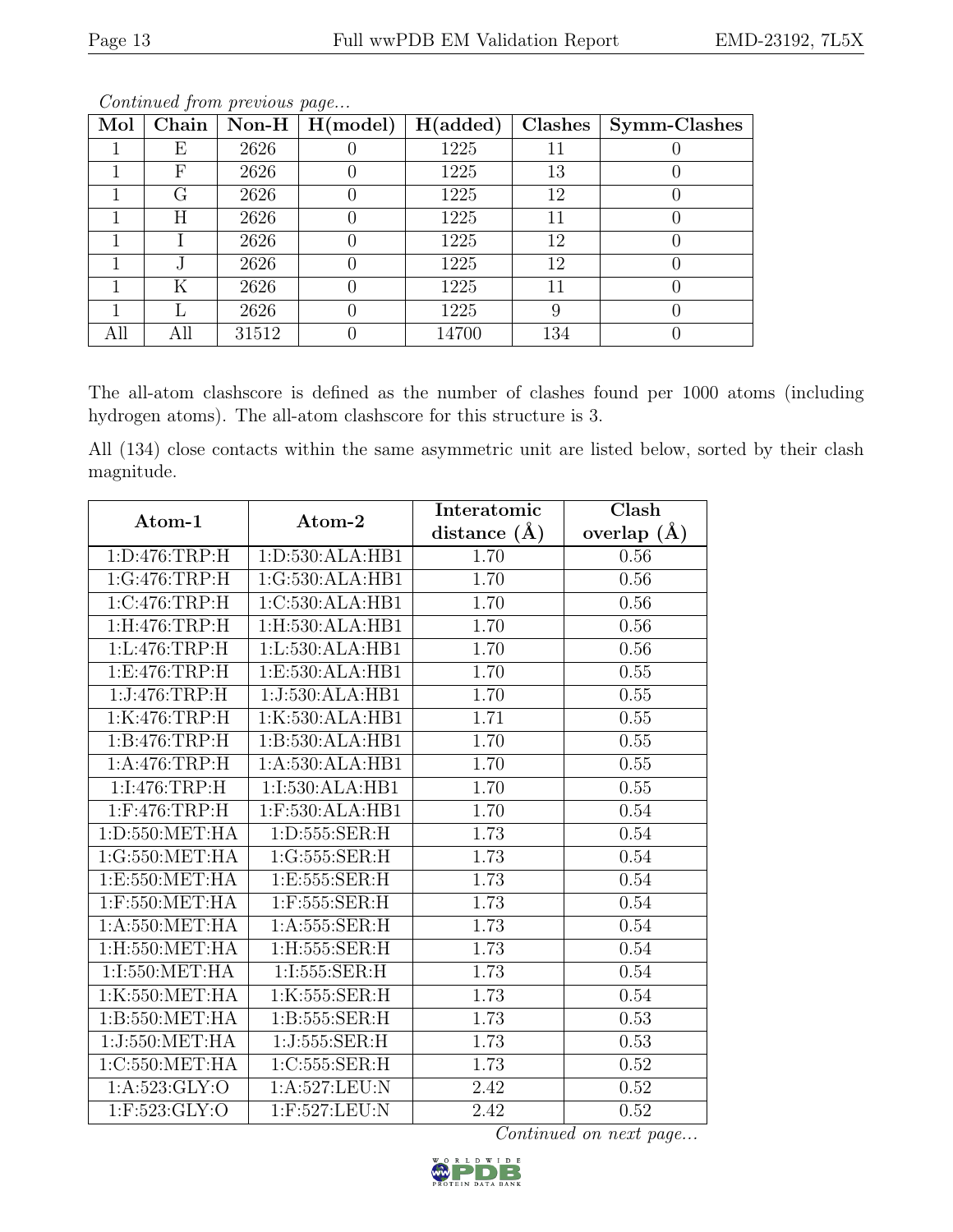| Continua from previous page  |                      | Interatomic       | Clash<br>overlap $(A)$ |  |
|------------------------------|----------------------|-------------------|------------------------|--|
| Atom-1                       | Atom-2               | distance $(A)$    |                        |  |
| 1:I:523:GLY:O                | 1:I:527:LEU:N        | 2.42              | 0.52                   |  |
| 1:J:523:GLY:O                | 1:J:527:LEU:N        | 2.42              | 0.52                   |  |
| 1: L: 550: MET: HA           | 1:L:555:SER:H        | 1.73              | 0.52                   |  |
| 1: D: 523: GLY: O            | 1:D:527:LEU:N        | 2.42              | 0.52                   |  |
| 1:G:523:GLY:O                | 1:G:527:LEU:N        | 2.42              | 0.52                   |  |
| 1: E: 523: GLY: O            | 1:E:527:LEU:N        | 2.42              | 0.52                   |  |
| 1:Li:523:GLY:O               | 1: L: 527: LEU: N    | $\overline{2.42}$ | 0.52                   |  |
| 1: B: 523: GLY:O             | 1:B:527:LEU:N        | 2.42              | 0.51                   |  |
| 1:C:523:GLY:O                | 1:C:527:LEU:N        | 2.42              | 0.51                   |  |
| 1:H:523:GLY:O                | 1:H:527:LEU:N        | 2.42              | 0.51                   |  |
| 1:K:523:GLY:O                | 1:K:527:LEU:N        | 2.42              | 0.51                   |  |
| 1: A:649: ASP:O              | 1:A:653:ARG:N        | 2.42              | 0.50                   |  |
| 1:K:649:ASP:O                | 1:K:653:ARG:N        | 2.42              | 0.49                   |  |
| $1: B:649: \overline{ASP:O}$ | 1: B: 653: ARG: N    | 2.42              | 0.49                   |  |
| 1:B:397:GLU:O                | 1:B:401:ASN:N        | 2.46              | 0.49                   |  |
| 1:H:397:GLU:O                | $1:$ H: $401:$ ASN:N | 2.46              | 0.49                   |  |
| 1:E:397:GLU:O                | 1:E:401:ASN:N        | 2.46              | 0.49                   |  |
| 1:H:649:ASP:O                | 1:H:653:ARG:N        | 2.42              | 0.48                   |  |
| 1:E:649:ASP:O                | 1:E:653:ARG:N        | 2.42              | 0.48                   |  |
| 1: L:649: ASP:O              | 1: L: 653: ARG: N    | 2.42              | 0.48                   |  |
| 1:L:397:GLU:O                | 1: L:401: ASN: N     | 2.46              | 0.47                   |  |
| 1:G:649:ASP:O                | 1:G:653:ARG:N        | 2.42              | 0.47                   |  |
| 1:I:397:GLU:O                | 1:I:401:ASN:N        | 2.46              | 0.47                   |  |
| 1:C:397:GLU:O                | 1:C:401:ASN:N        | 2.46              | 0.47                   |  |
| 1:C:649:ASP:O                | 1:C:653:ARG:N        | 2.42              | 0.47                   |  |
| 1:F:397:GLU:O                | $1:$ F:401:ASN:N     | 2.46              | 0.47                   |  |
| 1: D:649: ASP:O              | 1: D: 653: ARG: N    | 2.42              | 0.47                   |  |
| $1:1:578:$ GLU:N             | 1:1:622:ALA:O        | 2.48              | 0.46                   |  |
| 1:D:397:GLU:O                | 1: D:401: ASN: N     | 2.46              | 0.46                   |  |
| 1:F:578:GLU:N                | $1:$ F:622:ALA:O     | 2.48              | 0.46                   |  |
| 1:I:649:ASP:O                | 1:1:653:ARG:N        | 2.42              | 0.46                   |  |
| 1:G:397:GLU:O                | 1:G:401:ASN:N        | 2.46              | 0.46                   |  |
| 1:F:649:ASP:O                | $1:$ F:653:ARG:N     | 2.42              | 0.46                   |  |
| 1:I:250:GLY:O                | 1:I:254:ILE:N        | 2.49              | 0.45                   |  |
| 1:F:250:GLY:O                | 1:F:254:ILE:N        | 2.49              | 0.45                   |  |
| 1:J:397:GLU:O                | 1:J:401:ASN:N        | 2.46              | 0.45                   |  |
| 1:C:250:GLY:O                | 1:C:254:ILE:N        | 2.49              | 0.44                   |  |
| 1:J:649:ASP:O                | 1:J:653:ARG:N        | 2.42              | 0.44                   |  |
| 1: L:250: GLY:O              | 1: L: 254: ILE:N     | 2.49              | 0.44                   |  |
| $1:$ F:373:ASP:O             | 1:F:377:ARG:N        | 2.49              | 0.44                   |  |
| 1:A:397:GLU:O                | 1:A:401:ASN:N        | 2.46              | 0.44                   |  |

Continued from previous page.

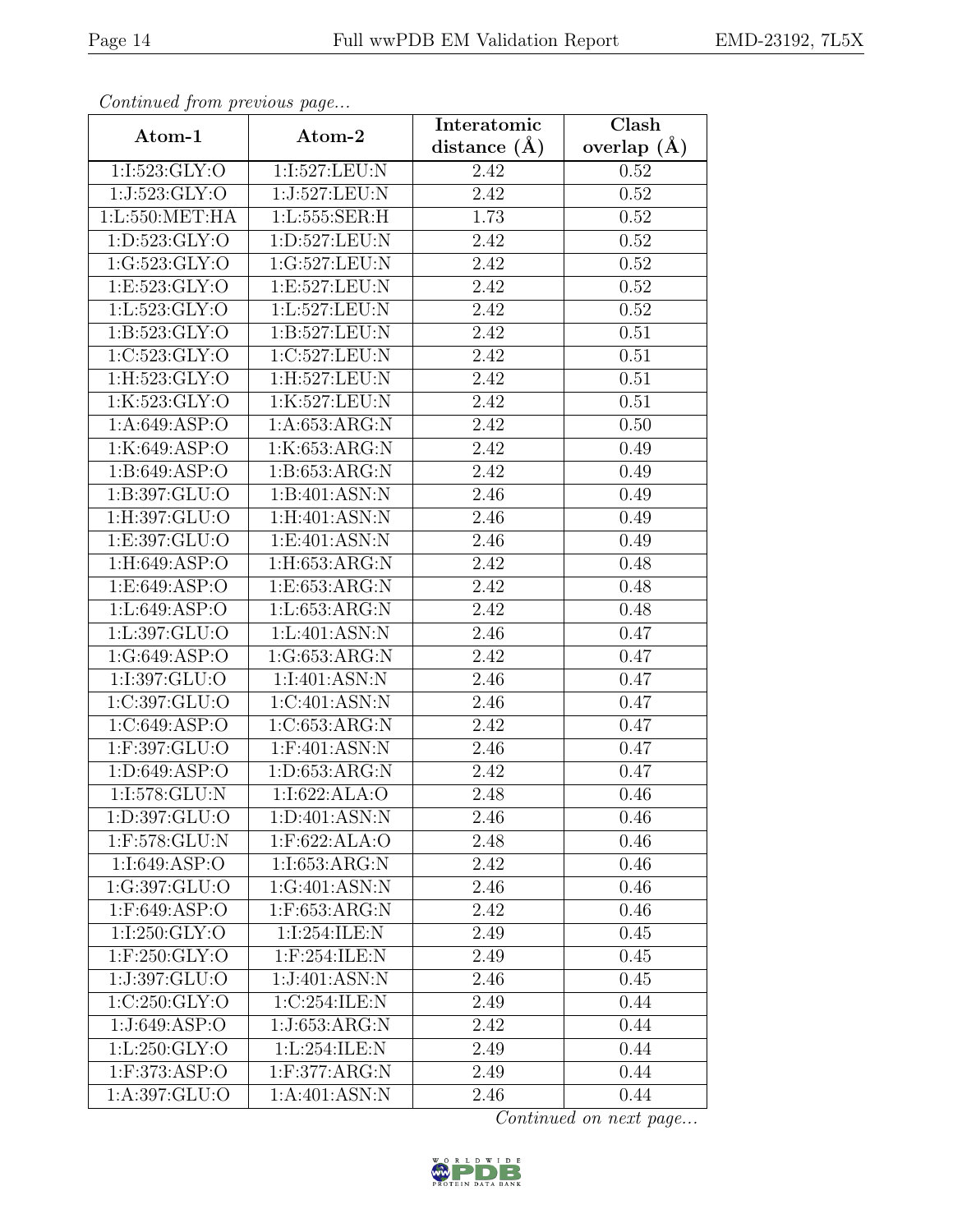| Continuea from previous page<br>Atom-1 | Atom-2                        | Interatomic    | $\overline{\text{Clash}}$ |  |  |
|----------------------------------------|-------------------------------|----------------|---------------------------|--|--|
|                                        |                               | distance $(A)$ | overlap $(A)$             |  |  |
| 1:E:373:ASP:O                          | 1:E:377:ARG:N                 | 2.48           | 0.44                      |  |  |
| 1: H: 373: ASP: O                      | 1: H: 377: ARG: N             | 2.48           | 0.44                      |  |  |
| 1:I:373:ASP:O                          | 1:1:377:ARG:N                 | 2.49           | 0.44                      |  |  |
| 1:J:578:GLU:N                          | 1:J:622:ALA:O                 | 2.48           | 0.44                      |  |  |
| 1:K:250:GLY:O                          | 1:K:254:ILE:N                 | 2.49           | 0.44                      |  |  |
| 1: B:250: GLY:O                        | 1:B:254:ILE:N                 | 2.49           | 0.44                      |  |  |
| 1:J:250:GLY:O                          | 1:J:254:ILE:N                 | 2.49           | 0.44                      |  |  |
| 1: A:250: GLY:O                        | 1:A:254:ILE:N                 | 2.49           | 0.43                      |  |  |
| 1: A:578: GLU: N                       | 1:A:622:ALA:O                 | 2.48           | 0.43                      |  |  |
| 1:J:373:ASP:O                          | 1:J:377:ARG:N                 | 2.48           | 0.43                      |  |  |
| 1:H:250:GLY:O                          | 1:H:254:ILE:N                 | 2.49           | 0.43                      |  |  |
| 1: A: 373: ASP: O                      | 1:A:377:ARG:N                 | 2.48           | 0.43                      |  |  |
| 1:G:494:GLN:O                          | 1:G:498:GLU:N                 | 2.50           | 0.43                      |  |  |
| 1: E:250: GLY:O                        | 1: E: 254: ILE:N              | 2.49           | 0.43                      |  |  |
| 1:J:494:GLN:O                          | 1:J:498:GLU:N                 | 2.50           | 0.43                      |  |  |
| 1:D:494:GLN:O                          | 1:D:498:GLU:N                 | 2.50           | 0.43                      |  |  |
| 1:A:494:GLN:O                          | 1:A:498:GLU:N                 | 2.50           | 0.43                      |  |  |
| 1:K:397:GLU:O                          | 1:K:401:ASN:N                 | 2.46           | 0.43                      |  |  |
| 1:I:517:TYR:O                          | 1:I:645:ILE:N                 | 2.46           | 0.43                      |  |  |
| 1:K:517:TYR:O                          | 1:K:645:ILE:N                 | 2.46           | 0.43                      |  |  |
| 1:B:517:TYR:O                          | 1:B:645:ILE:N                 | 2.46           | 0.43                      |  |  |
| $1:$ F:517:TYR:O                       | $1:$ F:645:ILE:N              | 2.46           | 0.43                      |  |  |
| 1:K:578:GLU:N                          | 1:K:622:ALA:O                 | 2.48           | 0.42                      |  |  |
| 1:B:578:GLU:N                          | 1:B:622:ALA:O                 | 2.48           | 0.42                      |  |  |
| 1:D:373:ASP:O                          | 1:D:377:ARG:N                 | 2.49           | 0.42                      |  |  |
| 1:D:578:GLU:N                          | 1:D:622:ALA:O                 | 2.48           | 0.42                      |  |  |
| 1:G:578:GLU:N                          | 1:G:622:ALA:O                 | 2.48           | 0.42                      |  |  |
| 1:G:373:ASP:O                          | 1:G:377:ARG:N                 | 2.49           | 0.42                      |  |  |
| 1:I:494:GLN:O                          | 1:I:498:GLU:N                 | 2.50           | 0.42                      |  |  |
| 1:E:494:GLN:O                          | 1:E:498:GLU:N                 | 2.50           | 0.42                      |  |  |
| $1:$ F:494:GLN:O                       | 1:F:498:GLU:N                 | 2.50           | 0.42                      |  |  |
| 1:H:269:ILE:N                          | 1:H:302:PHE:O                 | 2.46           | 0.42                      |  |  |
| 1:H:494:GLN:O                          | 1:H:498:GLU:N                 | 2.50           | 0.42                      |  |  |
| 1:K:373:ASP:O                          | 1:K:377:ARG:N                 | 2.48           | 0.42                      |  |  |
| 1:B:373:ASP:O                          | 1:B:377:ARG:N                 | 2.48           | 0.41                      |  |  |
| 1: E:269: ILE:N                        | $1: E: 302: \overline{PHE:O}$ | 2.46           | 0.41                      |  |  |
| 1:B:576:PHE:N                          | 1:B:620:ILE:O                 | 2.54           | 0.41                      |  |  |
| 1:K:576:PHE:N                          | 1:K:620:ILE:O                 | 2.54           | 0.41                      |  |  |
| 1:B:259:ALA:O                          | 1:B:264:ALA:N                 | 2.54           | 0.41                      |  |  |
| 1:K:259:ALA:O                          | 1:K:264:ALA:N                 | 2.54           | 0.41                      |  |  |
| 1:C:259:ALA:O                          | 1:C:264:ALA:N                 | 2.54           | 0.41                      |  |  |

Continued from previous page.

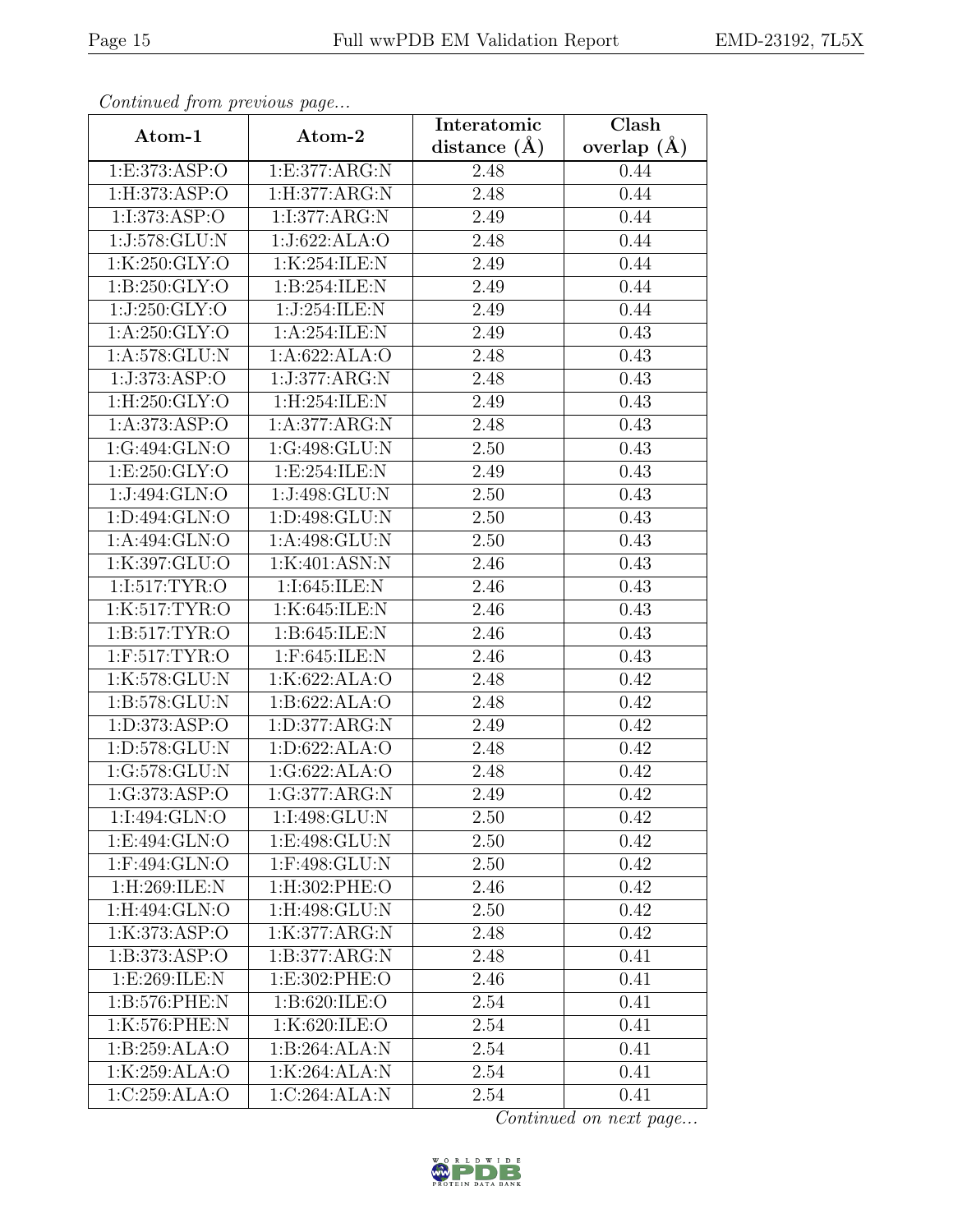| EMD-23192, 7L5X |  |
|-----------------|--|
|-----------------|--|

|                   | $\sim$              | Interatomic       | Clash         |  |  |
|-------------------|---------------------|-------------------|---------------|--|--|
| Atom-1            | Atom-2              | distance $(A)$    | overlap $(A)$ |  |  |
| 1:J:259:ALA:O     | 1:J:264:ALA:N       | 2.54              | 0.41          |  |  |
| 1:J:576:PHE:N     | 1:J:620:ILE:O       | 2.54              | 0.41          |  |  |
| 1: L:259: ALA:O   | 1:L:264:ALA:N       | 2.54              | 0.41          |  |  |
| 1:A:259:ALA:O     | 1:A:264:ALA:N       | 2.54              | 0.41          |  |  |
| 1:A:576:PHE:N     | 1:A:620:ILE:O       | 2.54              | 0.41          |  |  |
| 1:L:576:PHE:N     | 1: L:620: ILE: O    | 2.54              | 0.41          |  |  |
| 1: A:517: TYR:O   | 1:A:645:ILE:N       | 2.46              | 0.41          |  |  |
| 1:E:576:PHE:N     | 1: E:620: ILE: O    | 2.54              | 0.41          |  |  |
| 1:F:576:PHE:N     | $1:$ F:620:ILE:O    | $2.54\,$          | 0.41          |  |  |
| 1:H:576:PHE:N     | $1:$ H:620:ILE:O    | 2.54              | 0.41          |  |  |
| 1:I:576:PHE:N     | 1:I:620:ILE:O       | 2.54              | 0.41          |  |  |
| 1:C:576:PHE:N     | 1:C:620:ILE:O       | 2.54              | 0.41          |  |  |
| 1:D:576:PHE:N     | 1:D:620:ILE:O       | 2.54              | 0.41          |  |  |
| 1:G:576:PHE:N     | 1:G:620:ILE:O       | 2.54              | 0.41          |  |  |
| 1:J:517:TYR:O     | 1:J:645:ILE:N       | 2.46              | 0.41          |  |  |
| 1:E:598:ASP:O     | 1:E:602:ASN:N       | 2.54              | 0.40          |  |  |
| 1:G:598:ASP:O     | 1:G:602:ASN:N       | 2.54              | 0.40          |  |  |
| 1: H: 598: ASP: O | $1:$ H:602:ASN:N    | 2.54              | 0.40          |  |  |
| 1: D: 259: ALA: O | 1: D:264:ALA:N      | 2.54              | 0.40          |  |  |
| 1:D:598:ASP:O     | 1:D:602:ASN:N       | 2.54              | 0.40          |  |  |
| 1:G:259:ALA:O     | 1:G:264:ALA:N       | 2.54              | 0.40          |  |  |
| 1:C:373:ASP:O     | 1:C:377:ARG:N       | 2.49              | 0.40          |  |  |
| 1:G:250:GLY:O     | 1:G:254:ILE:N       | 2.49              | 0.40          |  |  |
| $1:$ F:259:ALA:O  | $1:$ F:264:ALA:N    | 2.54              | 0.40          |  |  |
| 1:I:259:ALA:O     | 1:I:264:ALA:N       | 2.54              | 0.40          |  |  |
| 1: L: 373: ASP: O | 1: L: 377: ARG: N   | $\overline{2.49}$ | 0.40          |  |  |
| 1:F:709:ARG:O     | $1:$ F:714: $GLN:N$ | 2.42              | 0.40          |  |  |

Continued from previous page...

There are no symmetry-related clashes.

#### 5.3 Torsion angles  $(i)$

#### 5.3.1 Protein backbone ①

In the following table, the Percentiles column shows the percent Ramachandran outliers of the chain as a percentile score with respect to all PDB entries followed by that with respect to all EM entries.

The Analysed column shows the number of residues for which the backbone conformation was analysed, and the total number of residues.

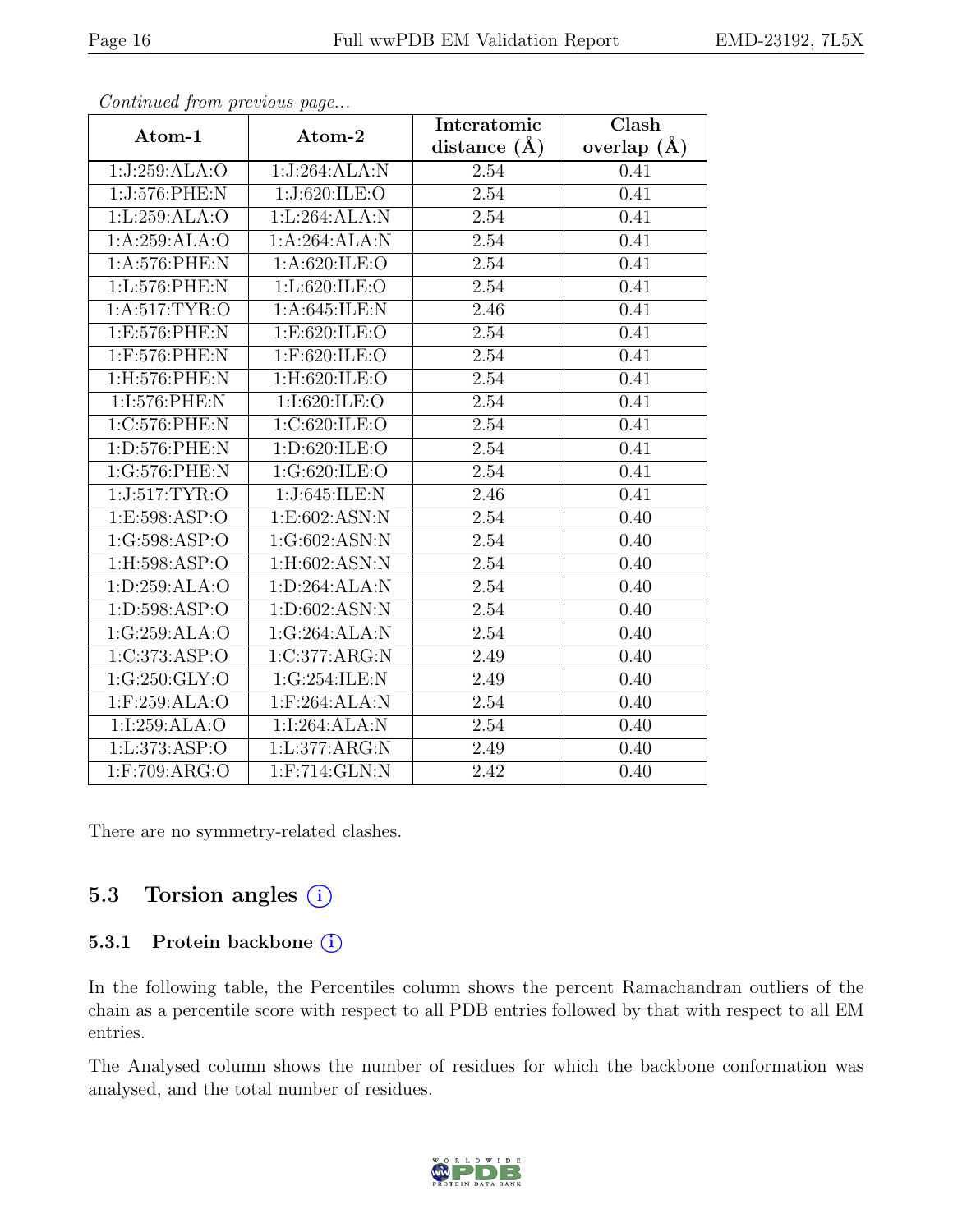| Mol          | Chain                     | Analysed        | Favoured   | <b>Allowed</b> | Outliers       | Percentiles |     |
|--------------|---------------------------|-----------------|------------|----------------|----------------|-------------|-----|
| 1            | A                         | 524/806(65%)    | 490 (94%)  | 34 $(6%)$      | $\theta$       | 100         | 100 |
| 1            | B                         | 524/806 (65%)   | 490 (94%)  | 34 $(6%)$      | $\overline{0}$ | 100         | 100 |
| $\mathbf{1}$ | $\rm C$                   | 524/806 (65%)   | 490 (94%)  | 34 $(6\%)$     | $\theta$       | 100         | 100 |
| 1            | D                         | $524/806(65\%)$ | 491 (94%)  | 33 (6%)        | $\overline{0}$ | 100         | 100 |
| 1            | Ε                         | $524/806(65\%)$ | 490 (94%)  | 34 $(6%)$      | $\theta$       | 100         | 100 |
| 1            | $\boldsymbol{\mathrm{F}}$ | 524/806(65%)    | 490 (94%)  | 34 (6%)        | $\theta$       | 100         | 100 |
| 1            | G                         | 524/806 (65%)   | 490 (94%)  | 34 $(6%)$      | $\theta$       | 100         | 100 |
| 1            | H                         | 524/806(65%)    | 490 (94%)  | 34 $(6%)$      | $\overline{0}$ | 100         | 100 |
| $\mathbf{1}$ | I                         | $524/806(65\%)$ | 490 (94%)  | 34 $(6\%)$     | $\theta$       | 100         | 100 |
| 1            | J.                        | $524/806(65\%)$ | 491 (94%)  | 33 (6%)        | $\theta$       | 100         | 100 |
| 1            | Κ                         | 524/806 (65%)   | 490 (94%)  | 34 $(6%)$      | $\overline{0}$ | 100         | 100 |
| 1            | L                         | 524/806 (65%)   | 490 (94%)  | 34 $(6\%)$     | $\theta$       | 100         | 100 |
| All          | All                       | 6288/9672(65%)  | 5882 (94%) | 406 $(6\%)$    | $\theta$       | 100         | 100 |

There are no Ramachandran outliers to report.

#### 5.3.2 Protein sidechains (i)

There are no protein residues with a non-rotameric sidechain to report in this entry.

#### 5.3.3 RNA  $(i)$

There are no RNA molecules in this entry.

#### 5.4 Non-standard residues in protein, DNA, RNA chains  $(i)$

There are no non-standard protein/DNA/RNA residues in this entry.

#### 5.5 Carbohydrates (i)

There are no monosaccharides in this entry.

#### 5.6 Ligand geometry (i)

There are no ligands in this entry.